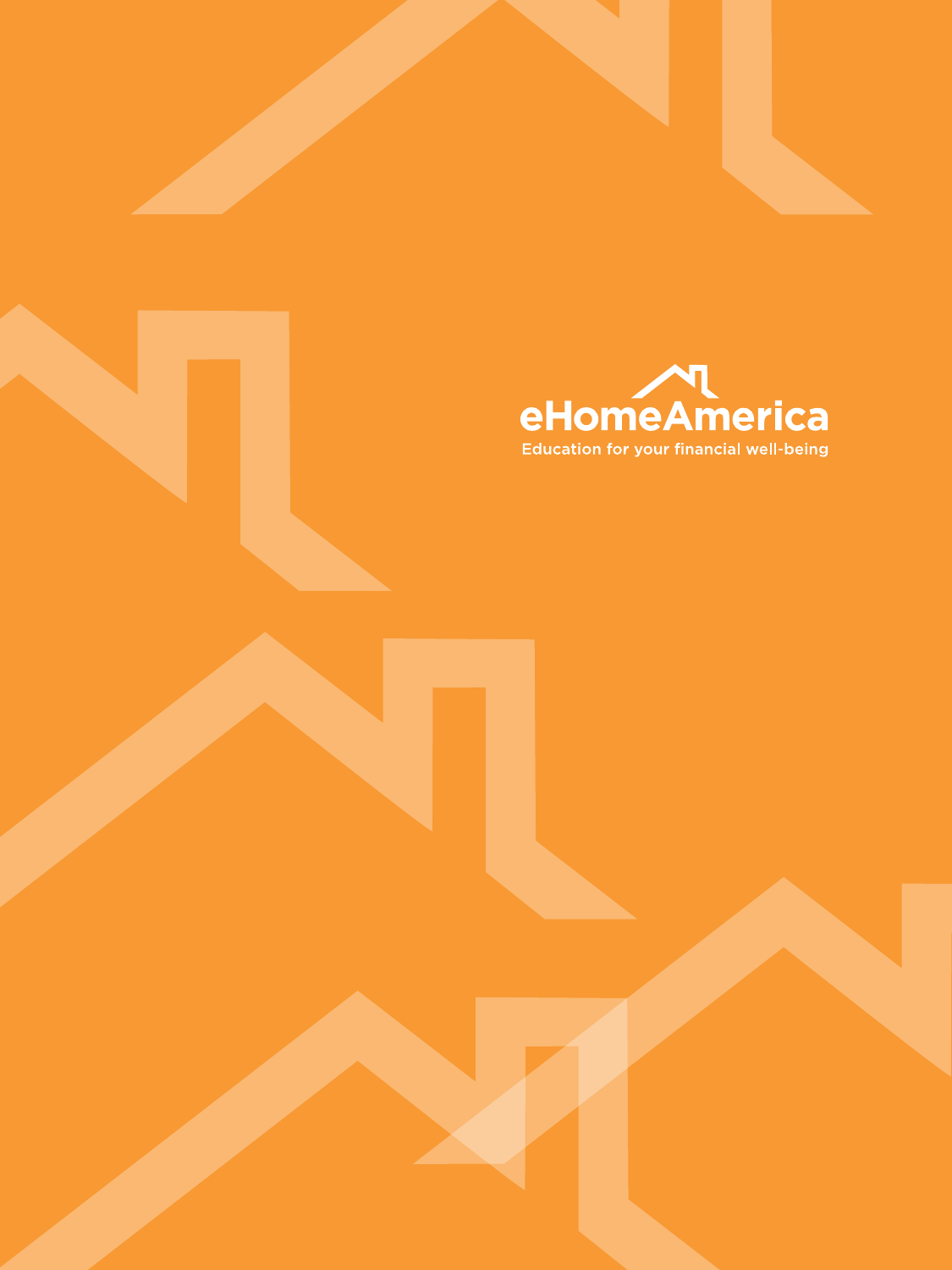

|                                          | eHc   |
|------------------------------------------|-------|
|                                          | cert  |
|                                          | Exc   |
|                                          | kno   |
|                                          | of h  |
|                                          | a da  |
|                                          | con   |
|                                          | If ho |
| <b>Accessible</b>                        |       |
| No travel required,<br>available anytime | C O   |

No travel available



## **Homebuyer Education**

Financial management of homeownership

 $\Omega$ 



**Efficient**

## Reduces service delivery labor costs



**Jessica Morgan** Vice President,

⌒

fact sheet to come